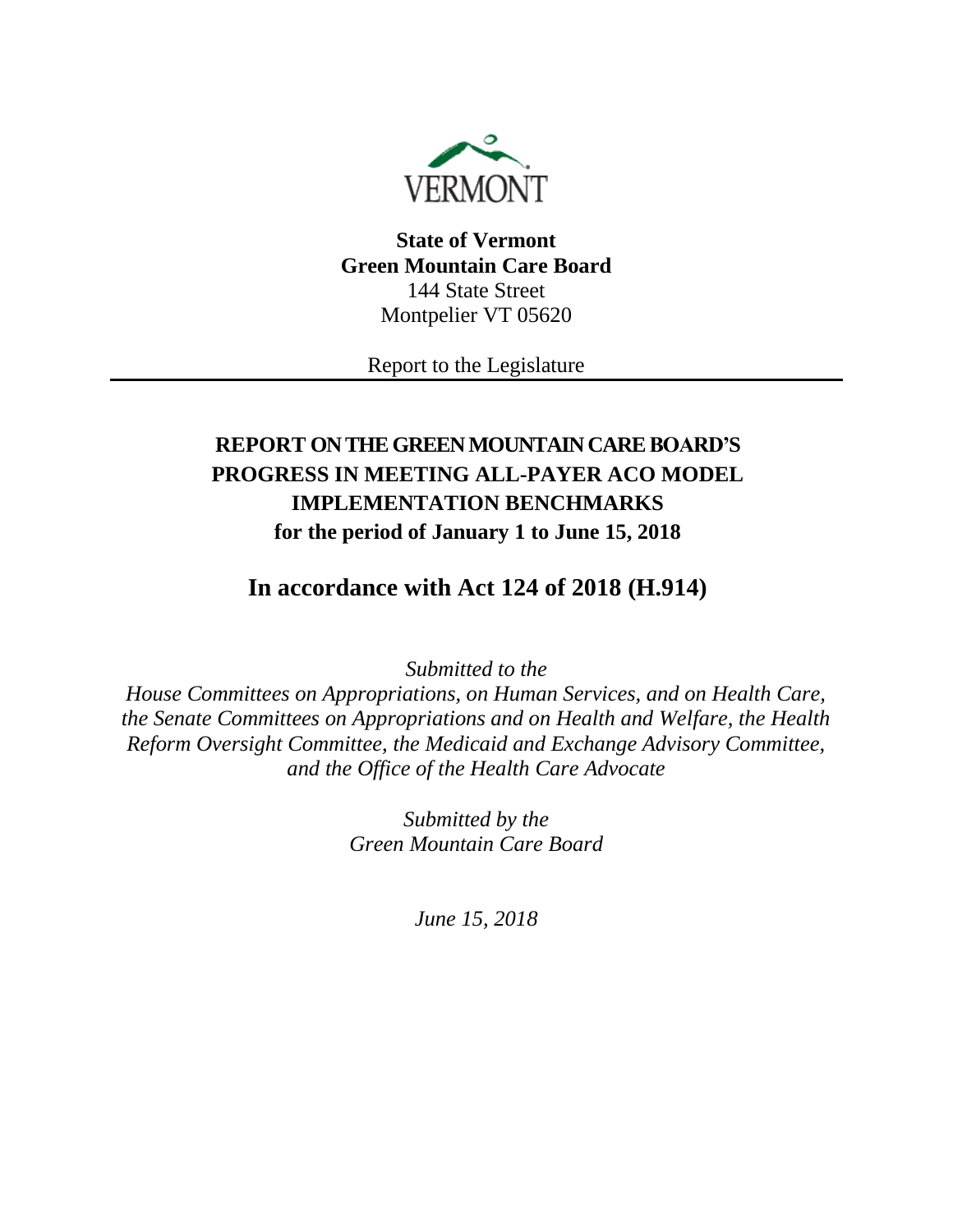#### Legislative Charge

The Green Mountain Care Board (the Board) is submitting this report pursuant to Act 124 of 2018, "An act relating to reporting requirements for the second year of the Vermont Medicaid Next Generation ACO Pilot Project." Section 2 of the Act provides:

On or before June 15, September 15, and December 15, 2018, the Green Mountain Care Board shall provide to the House Committees on Appropriations, on Human Services, and on Health Care, the Senate Committees on Appropriations and on Health and Welfare, the Health Reform Oversight Committee, the Medicaid and Exchange Advisory Committee, and the Office of the Health Care Advocate written updates on the Board's progress in meeting the benchmarks identified in the Board's Year 1 (2018) All-Payer ACO Model Timeline regarding implementation of the All-Payer Model and the Board's regulation of accountable care organizations.

#### 2018 Acts and Resolves No. 124, § 2.

#### Introduction

In Act 48 of 2011, the Vermont Legislature established the Board and charged it with implementing health care payment and delivery system reforms. 18 V.S.A. § 9375(b)(1). In Act 113 of 2016, the Legislature established principles to guide the implementation of a value-based payment model that would allow participating health care providers to be paid by Medicaid, Medicare, and commercial insurance using a common methodology that may include populationbased payments and increased financial predictability for providers. 18 V.S.A. § 9551.

The Vermont All-Payer Accountable Care Organization Model Agreement (All-Payer ACO Model Agreement or APM Agreement) was signed on October 26, 2016 by Vermont's Governor, Secretary of Human Services, Chair of the Board, and the Centers for Medicare and Medicaid Services (CMS). The APM Agreement aims to reduce health care cost growth by moving away from fee-for-service reimbursement to risk-based arrangements for ACOs; these arrangements are tied to quality and health outcomes. Act 113 complements the APM Agreement by giving the Board regulatory authority over ACOs. 18 V.S.A. § 9382. The Board is implementing Act 113 and the APM Agreement concurrently, as described in the Year 1 (2018) All-Payer ACO Model Timeline found in Table 1 below.

This report covers Act 113 and the APM Agreement implementation for the period of January 1, 2018 to June 15, 2018. Table 1 outlines the major activities the Board is undertaking in 2018 to support Act 113 and APM Agreement implementation. The subsequent narrative describes areas of significant work in the January-June 2018 period.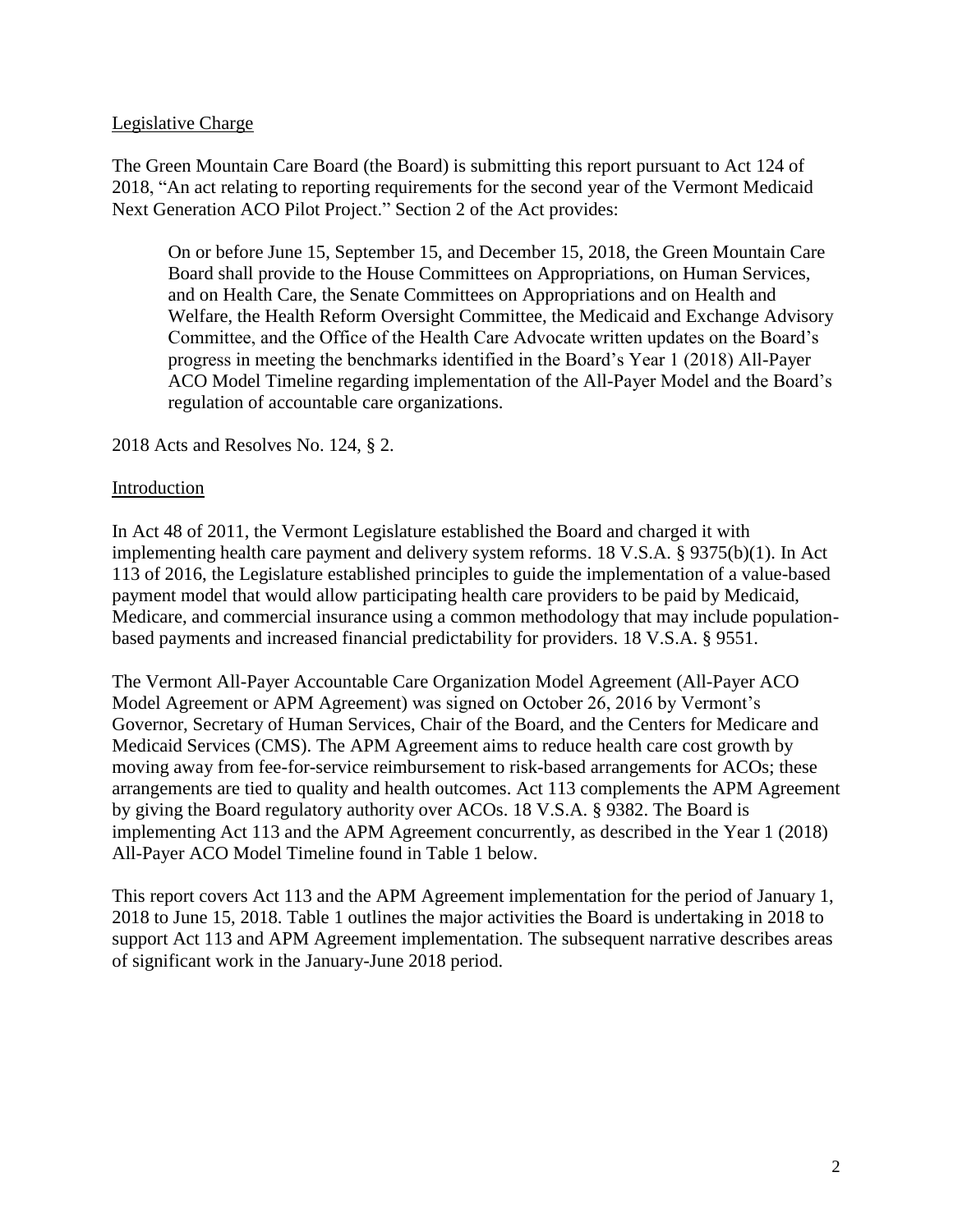# **Table 1: All-Payer ACO Model Year 1 (2018) Timeline\***

| <b>Quarter 1</b>      |              | • Regulatory/Policy:                                                                        |  |  |
|-----------------------|--------------|---------------------------------------------------------------------------------------------|--|--|
| January-March 2018    | $\circ$      | ACO Certification (completed)                                                               |  |  |
|                       | $\circ$      | Develop ACO Certification Monitoring Plan (completed)                                       |  |  |
|                       | $\circ$      | 2018 ACO Budget Order monitoring (ongoing)                                                  |  |  |
|                       |              | Reporting:                                                                                  |  |  |
|                       |              | Launch analytics contract (completed)                                                       |  |  |
| Quarter <sub>2</sub>  |              | • Regulatory/Policy:                                                                        |  |  |
| April-June 2018       | $\circ$      | Develop 2019 ACO Budget Guidance (in progress)                                              |  |  |
|                       | $\circ$      | Receive and review ACO quarterly reports (in progress)                                      |  |  |
|                       | $\circ$      | Develop ACO Primary Care Spend measure (in progress)                                        |  |  |
|                       | $\circ$      | Finalize 2019 Vermont Medicare ACO Initiative Quality                                       |  |  |
|                       |              | Measures (in progress)                                                                      |  |  |
|                       | $\circ$      | 2018 ACO Budget Order monitoring (ongoing)                                                  |  |  |
|                       | • Reporting: |                                                                                             |  |  |
|                       | O            | Finalize Total Cost of Care and ACO Scale specifications                                    |  |  |
|                       |              | (in progress)                                                                               |  |  |
|                       |              |                                                                                             |  |  |
| Quarter 3             |              | Regulatory/Policy:                                                                          |  |  |
| July-September 2018   | $\circ$      | File proposed changes to Rule 5.000                                                         |  |  |
|                       | $\circ$      | Develop ACO Certification and Budget Manual                                                 |  |  |
|                       | $\circ$      | <b>Implement ACO Certification Monitoring Plan</b>                                          |  |  |
|                       | $\circ$      | 2018 ACO Budget Order monitoring                                                            |  |  |
|                       | • Reporting: |                                                                                             |  |  |
|                       | $\circ$      | Test Total Cost of Care specifications, partial 2017 data                                   |  |  |
|                       | O            | Preliminary ACO Scale calculation for Year 1                                                |  |  |
| Quarter 4             |              | • Regulatory/Policy:                                                                        |  |  |
| October-December 2018 | $\circ$      | Review 2019 ACO Budget                                                                      |  |  |
|                       | $\circ$      | 2018 ACO Budget Order monitoring                                                            |  |  |
|                       | $\circ$      | Submit 2019 Vermont Medicare ACO Initiative                                                 |  |  |
|                       |              | Benchmark to CMS for approval                                                               |  |  |
|                       | Reporting:   |                                                                                             |  |  |
|                       | O            | Report on baseline (Year 0/2017) Total Cost of Care<br>Report on Q1 2018 Total Cost of Care |  |  |

*\*Dates and activities based on current information; subject to change.*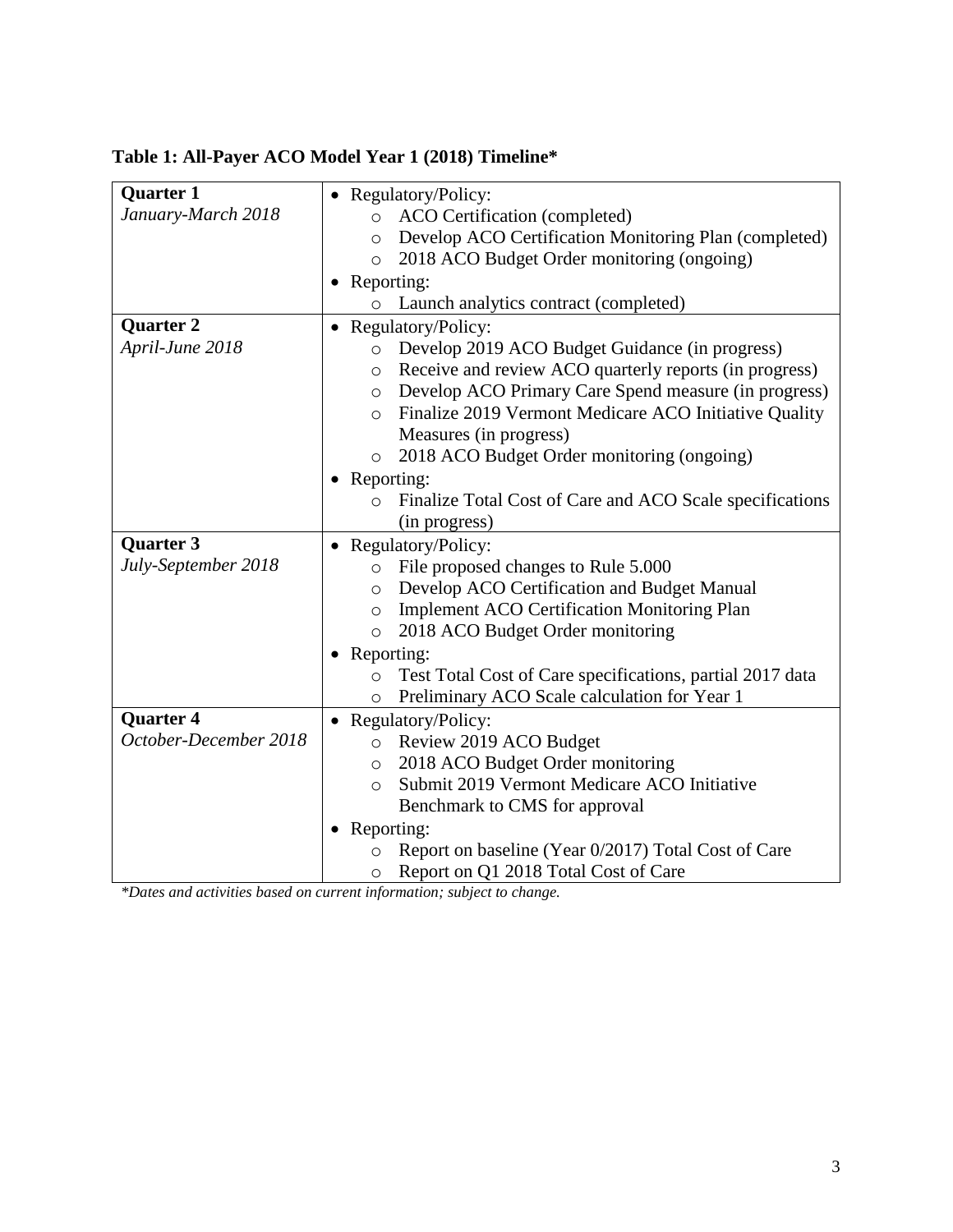### **1. ACO Oversight and Monitoring**

### A. ACO Reporting and Budget Guidance

### *2018 ACO Reporting and Budget Guidance*

As described above, the Board is implementing a value-based payment model under the APM Agreement. In response to Act 113, the Board developed an administrative rule to regulate ACOs, the vehicles of reform under the APM Agreement. This new rule, Rule 5.000, took effect in November of 2017 and governs ACO certification and budget review.

To solicit ACOs' 2018 budgets,<sup>1</sup> the Board developed the 2018 ACO Reporting and Budget Guidance. In response, OneCare Vermont provided an initial budget submission to the Board on June 23, 2017. While comprehensive, it was difficult for the Board to fully evaluate OneCare's proposed budget because ACO provider networks are not finalized until September and an ACO's provider network determines attribution and, in turn, the ACO's financial targets and per member payments. The Board asked OneCare to provide a revised submission in October 2017, which was reviewed by the Board, a national contractor who specializes in ACOs, and Lewis & Ellis, the Board's contracted actuary. The submission described OneCare's governance structure, payer contracts, provider network, risk model, and population health model of care.

On January 3, 2018, the Board approved OneCare's FY 2018 budget with 18 conditions.<sup>2</sup> The Board will monitor OneCare's compliance with these conditions throughout 2018. Table 2, below, lists these conditions, their due dates, and whether or not they are deemed complete.

#### *2019 ACO Reporting and Budget Guidance*

l

Board staff recently drafted the 2019 ACO Reporting and Budget Guidance after consulting with OneCare and the Office of the Health Care Advocate. The 2019 guidance is similar in many respects to the 2018 guidance. However, there are important differences. Most notably, the 2019 guidance will require ACOs to report their spending on primary care, including services billed through insurance claims and other primary care spending. The 2019 guidance is currently being considered by the Board and will be released on or before August 1, 2018, with an anticipated budget submission deadline of October 1, 2018. The Board expects to complete its review of ACO budgets by December 2018.

In conjunction with its review of ACO budgets, the Board will establish benchmarks or financial targets for ACOs participating in the Vermont Medicare ACO Initiative in 2019. The APM Agreement sets limits on the Board's discretion in establishing benchmarks and, to assist ACOs in developing their 2019 budgets, the guidance will describe these limits.

<sup>&</sup>lt;sup>1</sup> 2018 was referred to as a 'test year," because it allowed the Board to determine the types of data it would need to examine ACOs' financial health and ability to take on risk, and to evaluate ACOs' provider, payer, and community relationships and investments.

<sup>2</sup> In re: OneCare Vermont Accountable Care Organization, LLC, Fiscal Year 2018, *available at*  [http://gmcboard.vermont.gov/sites/gmcb/files/FY18%20ACO%20Budget%20Order%20OneCare%20Vermont.pdf.](http://gmcboard.vermont.gov/sites/gmcb/files/FY18%20ACO%20Budget%20Order%20OneCare%20Vermont.pdf)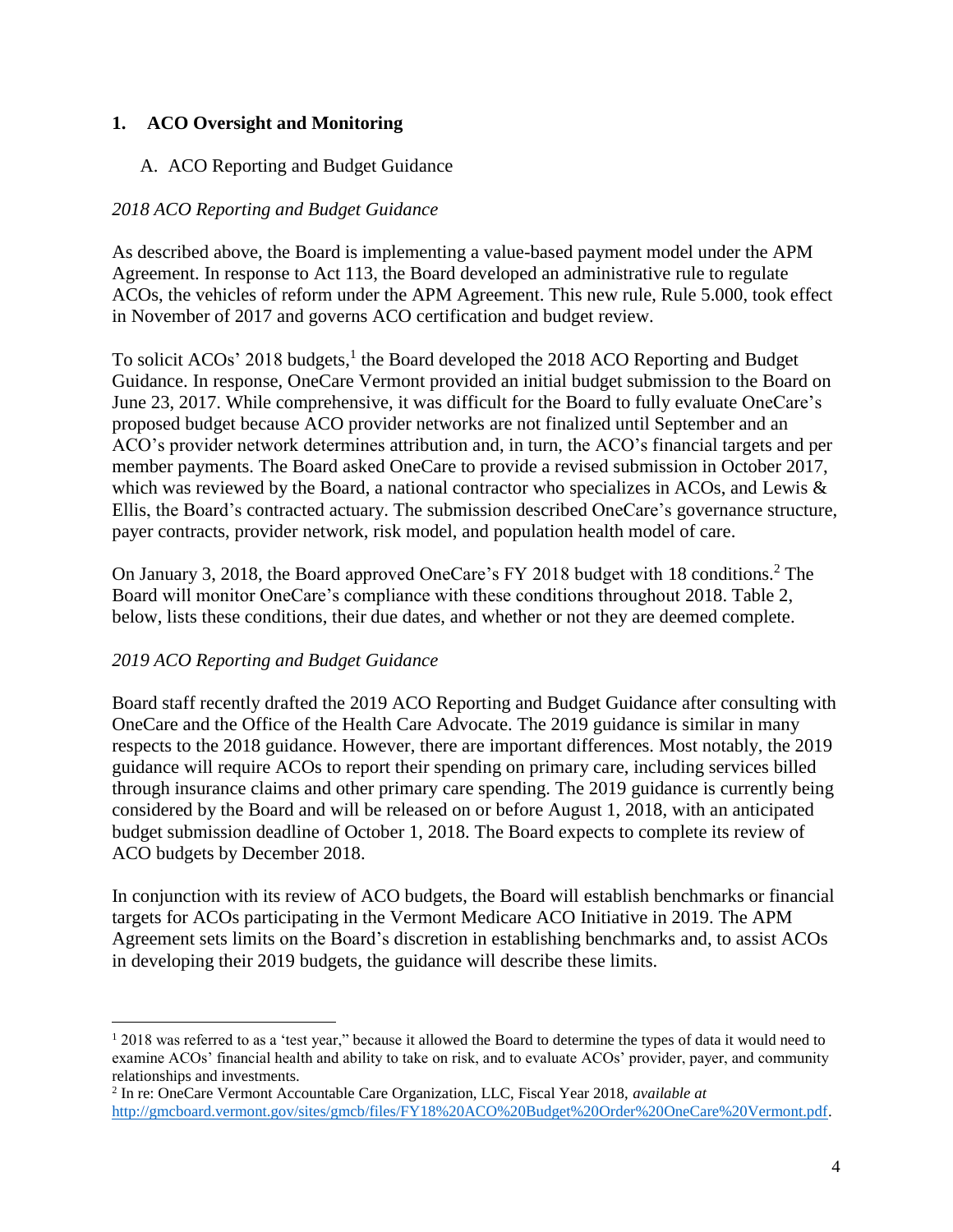## **Table 2: 2018 ACO Budget Order Items**

|                                                                                                                                                                         | <b>Frequency</b>  | <b>Date Due</b>     | Complete       |
|-------------------------------------------------------------------------------------------------------------------------------------------------------------------------|-------------------|---------------------|----------------|
| OneCare must request and receive an adjustment to its budget prior to executing a contract                                                                              | As needed         | 1/15/18             | X              |
| that would cause it to exceed the following maximum risk levels: 4% of the Medicare                                                                                     |                   |                     |                |
| benchmark; 3% of the Medicaid benchmark; and 3% of the commercial benchmark.                                                                                            |                   |                     |                |
| Provide the Board by January 15, 2018, a policy approved by OneCare's Board of                                                                                          | One-time          | 1/15/18             | $\overline{X}$ |
| Managers which delegates risk to the risk-bearing hospitals in the manner described in                                                                                  |                   |                     |                |
| OneCare's budget filings;                                                                                                                                               |                   |                     |                |
| OneCare must fund Medicare SASH and Blueprint for Health payments (CHT and PCP) at                                                                                      | One-time          | 1/15/18             | $\mathbf X$    |
| 2017 levels plus an inflationary rate of 3.5% in both risk and non-risk communities.                                                                                    |                   |                     |                |
| OneCare must implement the delegated risk model it described in its budget proposal and                                                                                 | One-time          | 1/15/18             | $\overline{X}$ |
| provide the Board by January 15, 2018, contracts that obligate each of the risk-bearing                                                                                 |                   |                     |                |
| hospitals to OneCare's risk sharing policy;                                                                                                                             |                   |                     |                |
| OneCare must consult with the Office of the Health Care Advocate to establish a grievance                                                                               | One-time          | 2/21/18             | $\mathbf X$    |
| and appeals process consistent with Rule 5.000 and submit to the Board a final policy that                                                                              |                   |                     |                |
| applies to all aligned beneficiaries.                                                                                                                                   |                   |                     |                |
| OneCare must submit to the Board an updated P&L after attribution has been finalized and                                                                                | One-time          | 2/28/18             | $\mathbf X$    |
| the benchmarks for all payer programs have been calculated. Trend Rates Approved: 3.5%                                                                                  |                   |                     |                |
| for Medicare; 3.5% - 3.7% for Commercial; 6.1% for Medicaid (1.5% after All-Payer                                                                                       |                   |                     |                |
| TCOC calculation exclusions)                                                                                                                                            |                   |                     |                |
| Provide the Board with irrevocable letters of credit from OneCare's founders committing                                                                                 | One-time          | 2/28/18             | $\mathbf X$    |
| to cover risk-share for Brattleboro Memorial Hospital and Springfield Hospital;                                                                                         |                   |                     |                |
| OneCare must submit a report to the Board that the BCBSVT and UVMMC programs                                                                                            | Annual            | 3/30/18             | $\mathbf X$    |
| qualify as Scale Target ACO Initiatives under section 6.b. of the APM Agreement.                                                                                        |                   |                     |                |
| OneCare must submit a report to the Board describing how BCBSVT and UVMMC                                                                                               | Annual            | 3/30/18             | $\mathbf X$    |
| contracts align with the Medicare contract in the areas of: total cost of care; attribution and                                                                         |                   |                     |                |
| payment mechanisms; patient protections; provider reimbursement strategies; and quality                                                                                 |                   |                     |                |
| measures, and a rationale for any differences.                                                                                                                          |                   |                     |                |
| Quarterly Operating Results (per the Rule), to also include: population health 3.1%,                                                                                    | Quarterly         | 4/30/18             | $\mathbf X$    |
| Reserves, Administrative expense ratio. OneCare must fund its other population health                                                                                   |                   | 7/28/18             |                |
| management and payment reform programs at no less than 3.1% of its overall budget. If                                                                                   |                   | 10/31/18            |                |
| the percentage decreases, OneCare must promptly alert the Board. OneCare's                                                                                              |                   | 1/31/19             |                |
| administrative expense ratio must be consistent with its proposed budget. If the expense                                                                                |                   |                     |                |
| ratio increases by more than one percent (1%) from the budget, OneCare must promptly                                                                                    |                   |                     |                |
| inform the Board.                                                                                                                                                       |                   |                     |                |
| OneCare must report to the Board on the number of Medication Assisted Treatment                                                                                         | One-time          | 6/30/18             |                |
| providers in its network and update the Board on its network's capacity for substance use                                                                               |                   |                     |                |
| disorder treatment at all levels of care (including preventive care).                                                                                                   |                   |                     |                |
| Establish reserves of at least \$1.1 million by July 1, 2018 and an additional \$1.1 million<br>(total \$2.2 million) by December 31, 2018.                             | Semi-<br>Annually | 6/30/18<br>12/31/18 |                |
|                                                                                                                                                                         |                   | 6/30/18             |                |
| OneCare must submit a payment differential report that describes: a) its Comprehensive<br>Payment Reform Pilot's payment methodology, and b) analyzes how the capitated | One-time          | 12/31/18            |                |
| payments for primary care services under its program compare to the payments hospitals                                                                                  |                   |                     |                |
| make to primary care providers that are not participating in the pilot; c) the report should                                                                            |                   |                     |                |
| also address how the Comprehensive Payment Reform pilot reduces administrative burden                                                                                   |                   |                     |                |
| for primary care providers. At the end of the fourth quarter, 2018, OneCare must submit a                                                                               |                   |                     |                |
| quality report on the pilot, with a final report due in 2019, at a date to be determined with                                                                           |                   |                     |                |
| the Board.                                                                                                                                                              |                   |                     |                |
| OneCare's administrative expenses should be less than health care savings generated                                                                                     | One-time          | 1/31/19             |                |
| through the All-Payer Accountable Care Organization Model.                                                                                                              |                   |                     |                |
| In consultation with GMCB staff, identify a pathway by which potential savings from this                                                                                | One-time          | 1/31/19             |                |
| model will be returned to participating commercial premium rate payers, initially focusing                                                                              |                   |                     |                |
| on those individuals with qualified health plan coverage through Vermont Health Connect.                                                                                |                   |                     |                |
| Seek approval from the board prior to reserves being used.                                                                                                              | As needed         | no date             |                |
| Notify the Board promptly regarding its intent to purchase aggregate total cost of care                                                                                 | As needed         | no date             |                |
| reinsurance for 2018.                                                                                                                                                   |                   |                     |                |
| OneCare must ensure that its administrative expenses are appropriately allocated by state                                                                               | Annual            | no date             |                |
| (i.e., between VT and NY).                                                                                                                                              |                   |                     |                |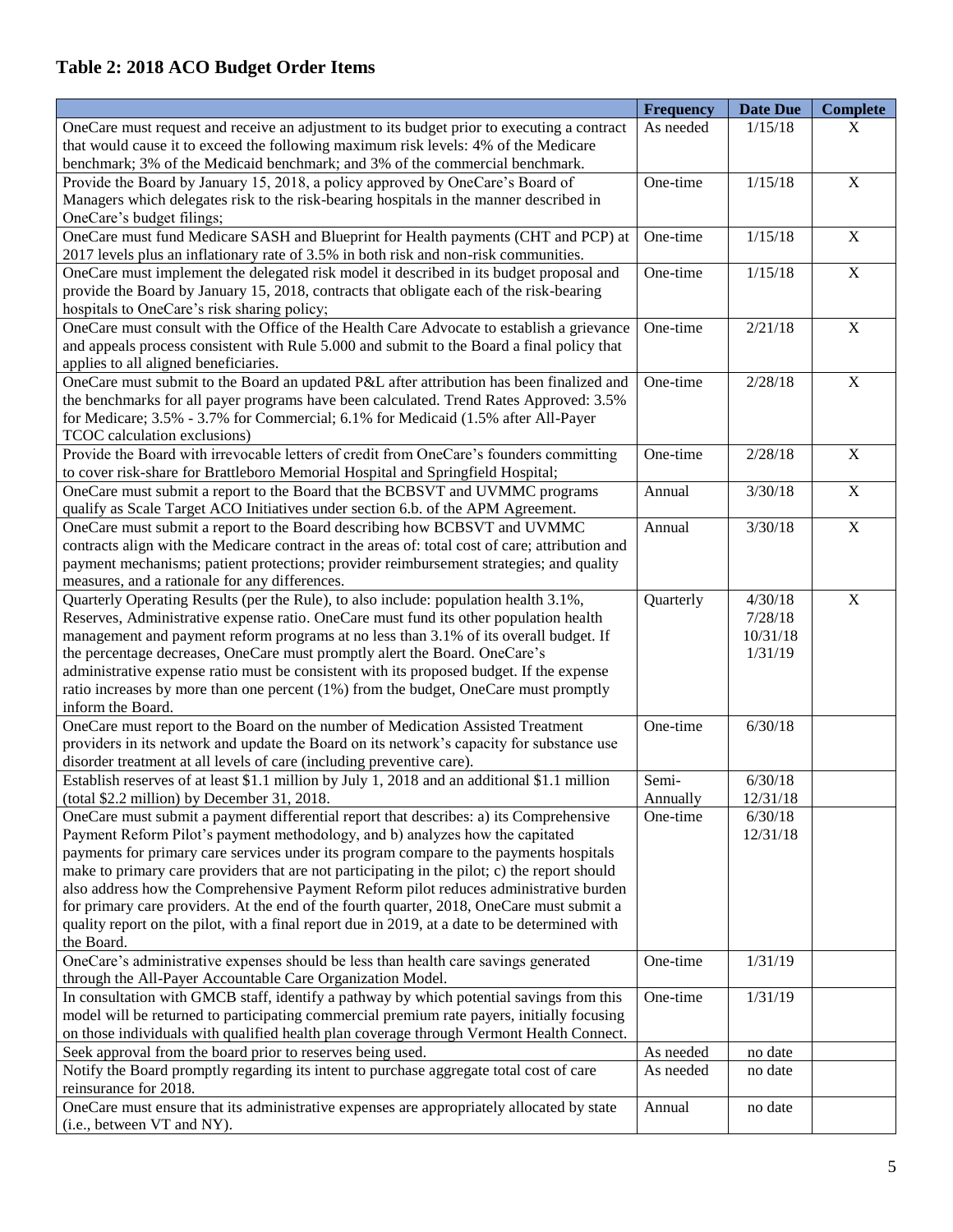B. Certification and Ongoing Oversight

An ACO must be certified by the Board in order to receive payments from Medicaid or a commercial insurer through any payment reform program or initiative, including an all-payer model. 18 V.S.A. § 9382(a). Based on its review of OneCare's extensive budget submissions, the Board provisionally certified OneCare on January 4, 2018. The Board fully certified OneCare on March 21, 2018, after requesting and receiving additional documentation and information, including OneCare's policies and procedures, care management manuals, plans, and written answers to questions, and after Board staff visited OneCare's Colchester offices to observe its analytics capabilities.

Under Rule 5.000, once an ACO is certified, the Board will review its continued eligibility for certification annually. The Board will review OneCare's continued eligibility for certification, including its compliance with recent amendments to the statutory certification criteria, contemporaneously with its review of OneCare's proposed 2019 budget.

C. Revisions to Rule 5.000

Board staff have identified several potential improvements to Rule 5.000. For example, the timeline for ACO budget review needs to be amended to better track an ACO's budget development process.

The need for rule changes this year was not unexpected. When developing the rule, it was understood that valuable lessons would be learned as the Board began to administer the new processes described in the rule, and that the rule may need to be updated to reflect these lessons learned.

A list of recommended rule changes is expected to be presented to the Board in July or August of 2018. Any amendments approved by the Board will be pre-filed with the Interagency Committee on Administrative Rule soon after they are approved by the Board.

#### **2. Vermont All-Payer ACO Model Agreement**

A. CMS Reporting Readiness

#### *Analytics Contractor Procurement*

Following a standard RFP process in 2017, Mathematica Policy Research was selected from a field of ten bidders to be the Board's All-Payer ACO Model analytics vendor. A contract was executed in January 2018. In Q1-Q2 2018, work has focused on developing detailed technical specifications for calculating total cost of care according to the All-Payer ACO Model Agreement; developing detailed technical specifications for calculating ACO scale; and supporting change management at the Board.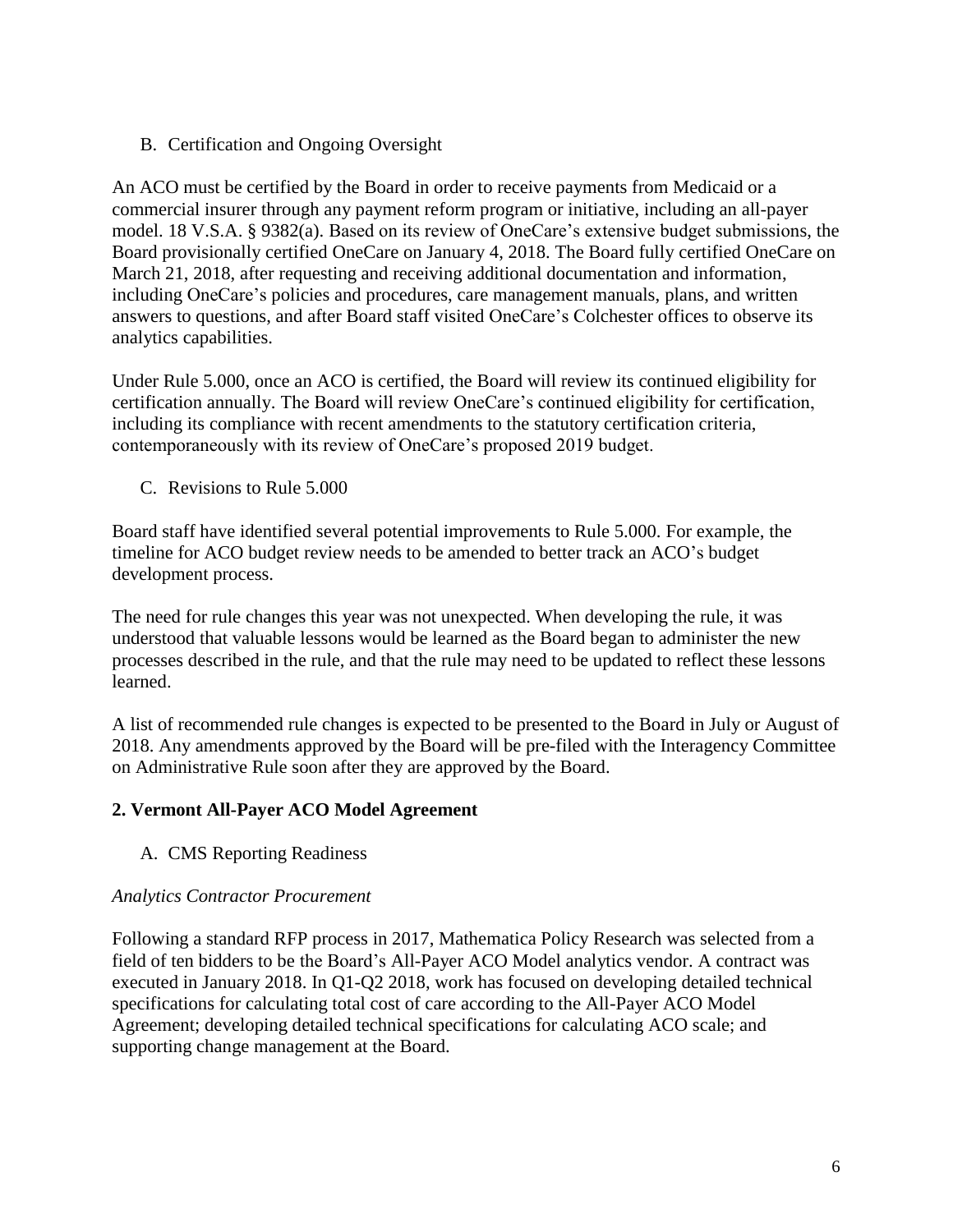#### *Progress on Specifying Total Cost of Care and Scale*

Board staff have collaborated with the Department of Vermont Health Access (DVHA), commercial insurers, OneCare, and Mathematica Policy Research to develop detailed technical specifications for the All-Payer Total Cost of Care measure, a critical reporting metric included in the APM Agreement. Tasks have included:

- Identifying the financial target services for Medicaid and commercial spending that will serve as the basis for the All-Payer Total Cost of Care calculation, after reviewing the description of included and excluded services contained in the APM Agreement and consulting with payers. CMS agreed to Vermont's proposal for financial target services in 2017.
- Working to develop detailed specifications to calculate All-Payer Total Cost of Care, including both claims payments (using data from the Vermont Health Care Uniform Reporting and Evaluation System or VHCURES) and non-claims payments. Draft specifications were completed in May 2018 and are being reviewed by OneCare. They will be submitted to CMS for review in June.
- Continuing work to ensure data systems readiness for reporting. A VHCURES attribution flag has been developed and tested, and additional data validation checks have been instituted. Work is ongoing with State of Vermont partners (e.g., Vermont Department of Health) and with payers, including DVHA and Blue Cross and Blue Shield of Vermont, to ensure reporting readiness.
- Submitting draft templates for reporting total cost of care and quality information to CMS, as required by the APM Agreement. Templates have been approved by CMS.

#### *Quality Measure Refinement*

The APM Agreement includes 20 quality measures in Appendix 1, with corresponding targets to be met by Performance Year 5 (2022). Since the last legislative report, after negotiations with CMS, targets for two measures have been implemented – increasing utilization by prescribers of the Vermont Prescription Monitoring System (1.80 provider queries per opioid prescription recipient, up from 1.65 in 2016) and reducing the rate of growth in the number of mental health and substance abuse-related Emergency Department visits (3% growth, down from 6% in 2014- 2015).

CMS recommended a 21st measure in Section 7.g. of the APM Agreement. The potential measure is described as "Medicaid patient caseload for specialist and non-specialist physicians." The Vermont Agency of Human Services (AHS) and Board staff submitted a proposal to CMS on March 9, 2018 recommending a measure comparing the number of primary care and nonsurgical specialist visits. Visits would be defined based on claims-based measures used by CMMI and its contractor in the Multi-Payer Advanced Primary Care Practice (MAPCP) Demonstration. This proposal was accepted on April 2, 2018, as a monitoring measure only for at least 2018 and 2019. After that, the measure and an associated target could potentially be added to the quality framework as an additional health care delivery system quality measure, if CMS and the GMCB, in consultation with AHS choose to do so.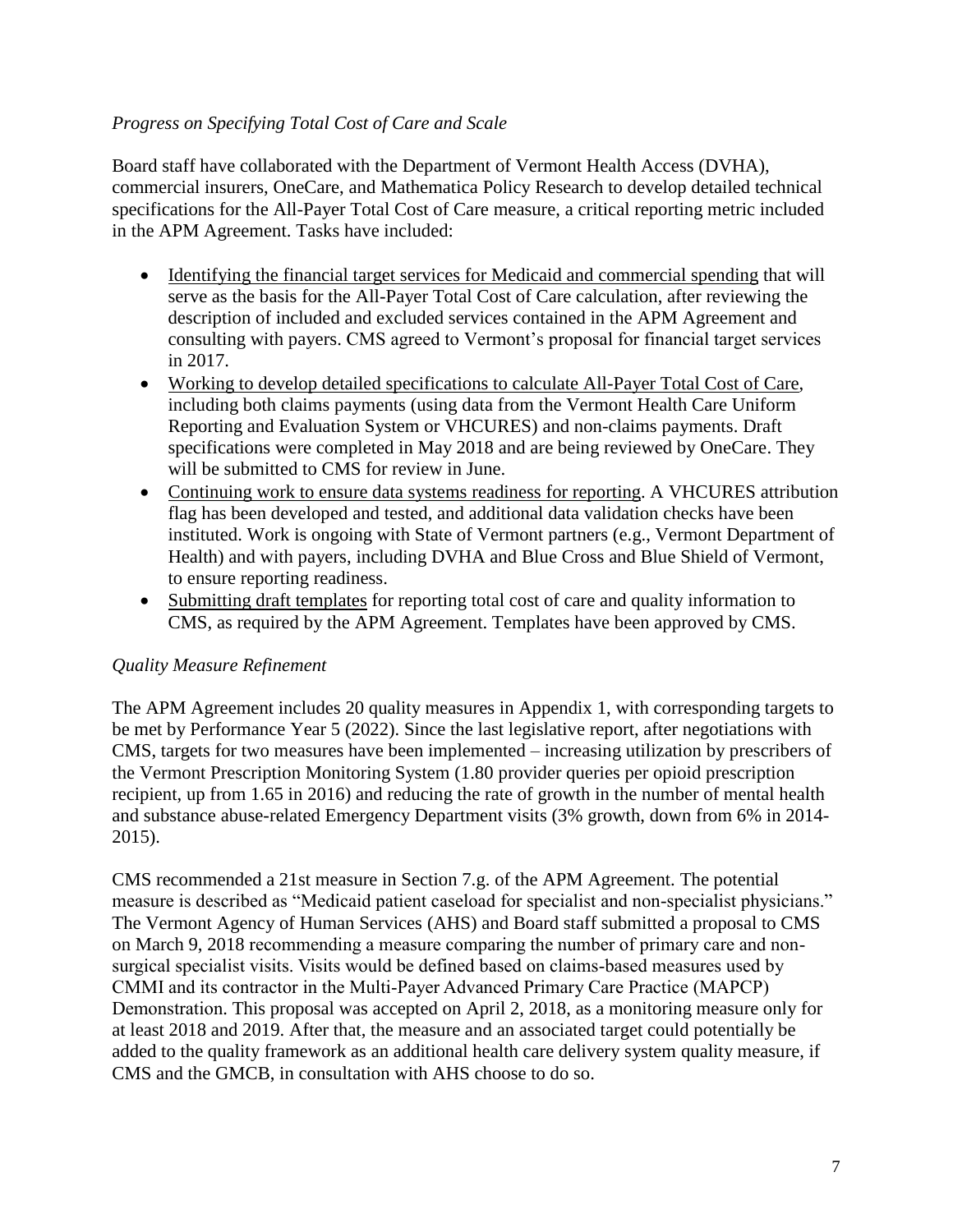# **Table 3: Updated All-Payer ACO Model Quality Measures, with Baselines and Targets**

| <b>Measure (Source)</b>                                                                                                                                                                                             | <b>Domain</b>      | <b>Proposed 2022 Target and Baseline</b>                                                      |  |  |  |  |
|---------------------------------------------------------------------------------------------------------------------------------------------------------------------------------------------------------------------|--------------------|-----------------------------------------------------------------------------------------------|--|--|--|--|
| <b>Goal #1: Increase Access to Primary Care</b>                                                                                                                                                                     |                    |                                                                                               |  |  |  |  |
| Percentage of adults with usual primary care provider                                                                                                                                                               | Population         | 89% of adults statewide                                                                       |  |  |  |  |
| (BRFSS Survey)                                                                                                                                                                                                      | Health             | Baseline: 87% (2014)                                                                          |  |  |  |  |
| Medicare ACO composite of 5 questions on Getting                                                                                                                                                                    | <b>Health Care</b> | 75 <sup>th</sup> percentile compared to Medicare nationally                                   |  |  |  |  |
| Timely Care, Appointments, and Information (ACO                                                                                                                                                                     | Delivery System    | Baseline: $\sim$ 70 <sup>th</sup> -80 <sup>th</sup> percentile                                |  |  |  |  |
| CAHPS Survey)                                                                                                                                                                                                       |                    |                                                                                               |  |  |  |  |
| Primary care visits per 1,000 beneficiary-quarters;                                                                                                                                                                 | <b>Health Care</b> | Monitoring only for at least first 2 years                                                    |  |  |  |  |
| Specialist care visits per 1,000 beneficiary-quarters                                                                                                                                                               | Delivery System    | Baseline: Not yet specified                                                                   |  |  |  |  |
| (Claims)                                                                                                                                                                                                            |                    |                                                                                               |  |  |  |  |
| Percentage of Medicaid adolescents with well-care visits                                                                                                                                                            | Process            | 50 <sup>th</sup> percentile compared to Medicaid nationally                                   |  |  |  |  |
| (Claims)                                                                                                                                                                                                            |                    | Baseline: 25 <sup>th</sup> percentile                                                         |  |  |  |  |
| Percentage of Medicaid enrollees aligned with ACO                                                                                                                                                                   | Process            | No more than 15 percentage points below $\frac{6}{9}$ of VT                                   |  |  |  |  |
| (PCP selection and claims)                                                                                                                                                                                          |                    | Medicare beneficiaries aligned to VT ACO                                                      |  |  |  |  |
| Goal #2: Reduce Deaths Related to Suicide and Drug Overdose                                                                                                                                                         |                    | Baseline: 55.5% (Jan. 2016)                                                                   |  |  |  |  |
| Deaths related to suicide (Vital Statistics)                                                                                                                                                                        | Population         | 16 per 100,000 VT residents or 20 <sup>th</sup> highest in US                                 |  |  |  |  |
|                                                                                                                                                                                                                     | Health             | Baseline: 16.9 (2013)                                                                         |  |  |  |  |
| Deaths related to drug overdose (Vital Statistics;                                                                                                                                                                  | Population         | Reduce by 10%                                                                                 |  |  |  |  |
| Vermont residents)                                                                                                                                                                                                  | Health             | Baseline: 129 (2016)                                                                          |  |  |  |  |
| Multi-Payer ACO initiation of alcohol and other drug                                                                                                                                                                | <b>Health Care</b> | Initiation: 50 <sup>th</sup> percentile                                                       |  |  |  |  |
| dependence treatment (Claims)                                                                                                                                                                                       | Delivery System    | Baseline: 25 <sup>th</sup> Percentile                                                         |  |  |  |  |
|                                                                                                                                                                                                                     |                    |                                                                                               |  |  |  |  |
| Multi-Payer ACO engagement of alcohol and other drug                                                                                                                                                                | <b>Health Care</b> | Engagement: 75 <sup>th</sup> percentile                                                       |  |  |  |  |
| dependence treatment (Claims)                                                                                                                                                                                       | Delivery System    | Baseline: $\sim 75$ <sup>th</sup> percentile                                                  |  |  |  |  |
| Multi-Payer ACO 30-day follow-up after discharge from                                                                                                                                                               | <b>Health Care</b> | 60%                                                                                           |  |  |  |  |
| ED for mental health (Claims)                                                                                                                                                                                       | Delivery System    | Baseline: 56.2% (2014)                                                                        |  |  |  |  |
| Multi-Payer ACO 30-day follow-up after discharge from                                                                                                                                                               | <b>Health Care</b> | 40%                                                                                           |  |  |  |  |
| ED for alcohol or other drug dependence (Claims)                                                                                                                                                                    | Delivery System    | Baseline: 35.9% (2014)                                                                        |  |  |  |  |
| Number of mental health and substance abuse-related ED                                                                                                                                                              | <b>Health Care</b> | Reduce rate of growth to 3%                                                                   |  |  |  |  |
| visits (Hospital Discharge Data)                                                                                                                                                                                    | Delivery System    | Baseline: ~6% (2014-15)                                                                       |  |  |  |  |
| The number of Vermont Prescription Monitoring System                                                                                                                                                                | Process            | Increase to 1.80                                                                              |  |  |  |  |
| (VPMS) queries by prescribers who have written at least                                                                                                                                                             |                    | Baseline: 1.65 (2016)                                                                         |  |  |  |  |
| one opioid analgesic prescription divided by the number                                                                                                                                                             |                    |                                                                                               |  |  |  |  |
| of unique recipients who have received at least one                                                                                                                                                                 |                    |                                                                                               |  |  |  |  |
| opioid analgesic prescription (VPMS)<br>Multi-Payer ACO screening for clinical depression and                                                                                                                       |                    |                                                                                               |  |  |  |  |
| follow-up plan (Clinical)                                                                                                                                                                                           | Process            | 75 <sup>th</sup> percentile compared to Medicare nationally                                   |  |  |  |  |
| # per 10,000 population ages 18-64 receiving medication                                                                                                                                                             | Process            | Baseline: $60^{th}$ -70 <sup>th</sup> percentile (2014)<br>150 per 10,000 (or rate of demand) |  |  |  |  |
| assisted treatment (VDH Data)                                                                                                                                                                                       |                    | Baseline: 123 per 10,000 (Q4 2015)                                                            |  |  |  |  |
|                                                                                                                                                                                                                     |                    |                                                                                               |  |  |  |  |
| Goal #3: Reduce Prevalence and Morbidity of Chronic Disease (COPD, Hypertension, Diabetes)<br>Increase statewide prevalence by no more than 1%<br>Statewide prevalence of chronic disease: 3 measures<br>Population |                    |                                                                                               |  |  |  |  |
| including chronic obstructive<br>pulmonary disease,                                                                                                                                                                 | Health             | Baseline: 6% (2015)                                                                           |  |  |  |  |
| hypertension, and diabetes (BRFSS Survey)                                                                                                                                                                           |                    |                                                                                               |  |  |  |  |
| Statewide prevalence of hypertension (BRFSS Survey)                                                                                                                                                                 | Population         | Increase statewide prevalence by no more than 1%                                              |  |  |  |  |
|                                                                                                                                                                                                                     | Health             | Baseline: 27% (2014)                                                                          |  |  |  |  |
| Statewide prevalence of diabetes (BRFSS Survey)                                                                                                                                                                     | Population         | Increase statewide prevalence by no more than 1%                                              |  |  |  |  |
|                                                                                                                                                                                                                     | Health             | Baseline: 8% (2015)                                                                           |  |  |  |  |
| Medicare ACO chronic disease composite, consisting of:                                                                                                                                                              | <b>Health Care</b> | 75 <sup>th</sup> percentile compared to Medicare nationally                                   |  |  |  |  |
| Diabetes HbA1c Poor Control; Controlling High Blood                                                                                                                                                                 | Delivery System    | <b>Baseline: TBD</b>                                                                          |  |  |  |  |
| Pressure; and All-Cause Unplanned Admissions for                                                                                                                                                                    |                    |                                                                                               |  |  |  |  |
| Patients with Multiple Chronic Conditions (Claims and                                                                                                                                                               |                    |                                                                                               |  |  |  |  |
| Clinical)                                                                                                                                                                                                           |                    |                                                                                               |  |  |  |  |
| Percentage of VT residents receiving appropriate asthma                                                                                                                                                             | Process            | 25 <sup>th</sup> percentile compared to national                                              |  |  |  |  |
| medication management (Claims)                                                                                                                                                                                      |                    | <i>Baseline:</i> $\langle 25^{th}$ <i>percentile</i> (2014)                                   |  |  |  |  |
| Multi-payer ACO tobacco use assessment and cessation                                                                                                                                                                | Process            | 75 <sup>th</sup> percentile compared to Medicare nationally                                   |  |  |  |  |
| intervention (Clinical)                                                                                                                                                                                             |                    | Baseline: $\sim$ 75 <sup>th</sup> percentile (2014-15)                                        |  |  |  |  |